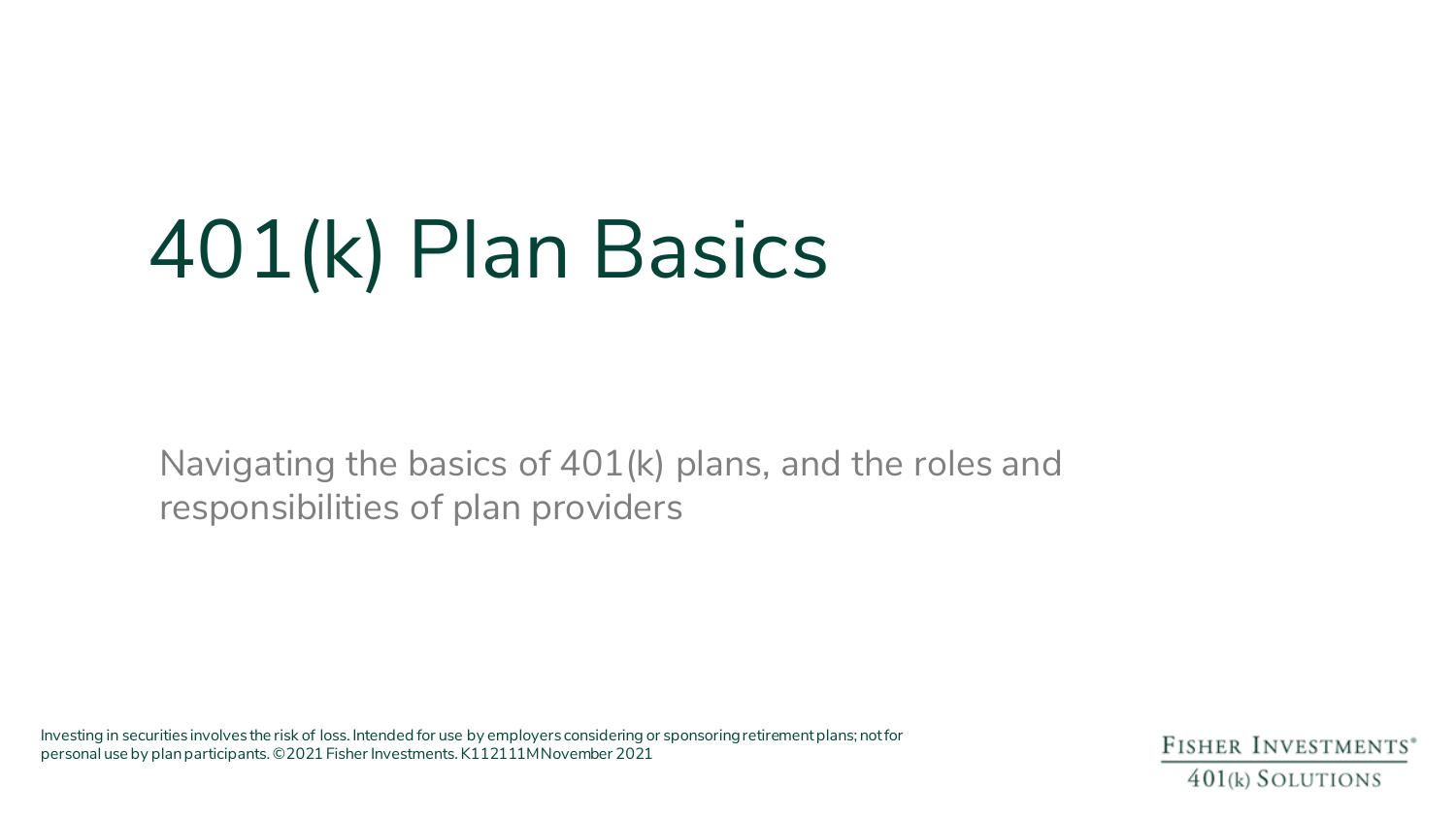## What we'll cover in this course

- 1. Advantages of a 401(k) Plan
- 2. 401(k) Plan Providers
- 3. Features of a 401(k) Plan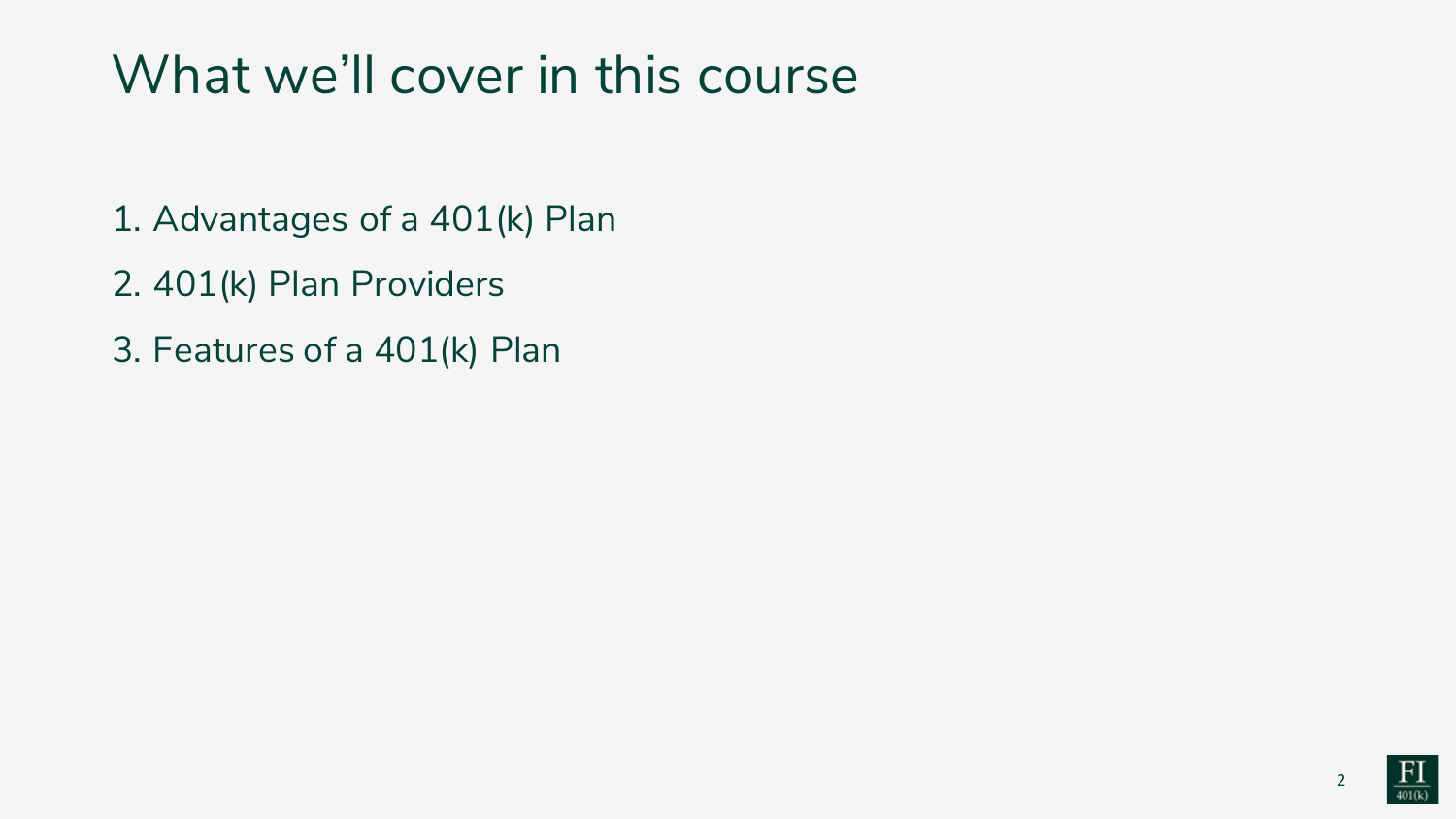

Lots of retirement plan types out there, but 401(k) plans are the most common and most flexible, that is what we will focus on today

| <b>Flexibility</b> |
|--------------------|

|                            | 401(k)                | <b>Solo 401(k)</b>    | <b>SIMPLE IRA</b>     | <b>SEP IRA</b>  |
|----------------------------|-----------------------|-----------------------|-----------------------|-----------------|
| <b>Contribution Limit</b>  | \$64,500 <sup>1</sup> | \$64,500 <sup>1</sup> | \$16,500 <sup>1</sup> | \$58,0001       |
| Can Favor Key Employees    | Yes                   | <b>NA</b>             | <b>No</b>             | <b>No</b>       |
| <b>Employee Exclusions</b> | Yes                   | <b>NA</b>             | No <sup>2</sup>       | No <sup>2</sup> |
| <b>Roth Allowed</b>        | Yes                   | Yes                   | <b>No</b>             | <b>No</b>       |
| <b>Loans Allowed</b>       | Yes                   | Yes                   | <b>No</b>             | <b>No</b>       |
| <b>Vesting Allowed</b>     | Yes                   | <b>NA</b>             | <b>No</b>             | <b>No</b>       |

1Assumes age 50 or older.

<sup>2</sup>For example, a 401(k) enables employers to exclude part-time and seasonal employees; a SIMPLE IRA allows exclusion of employees who make less than \$5,000/yr.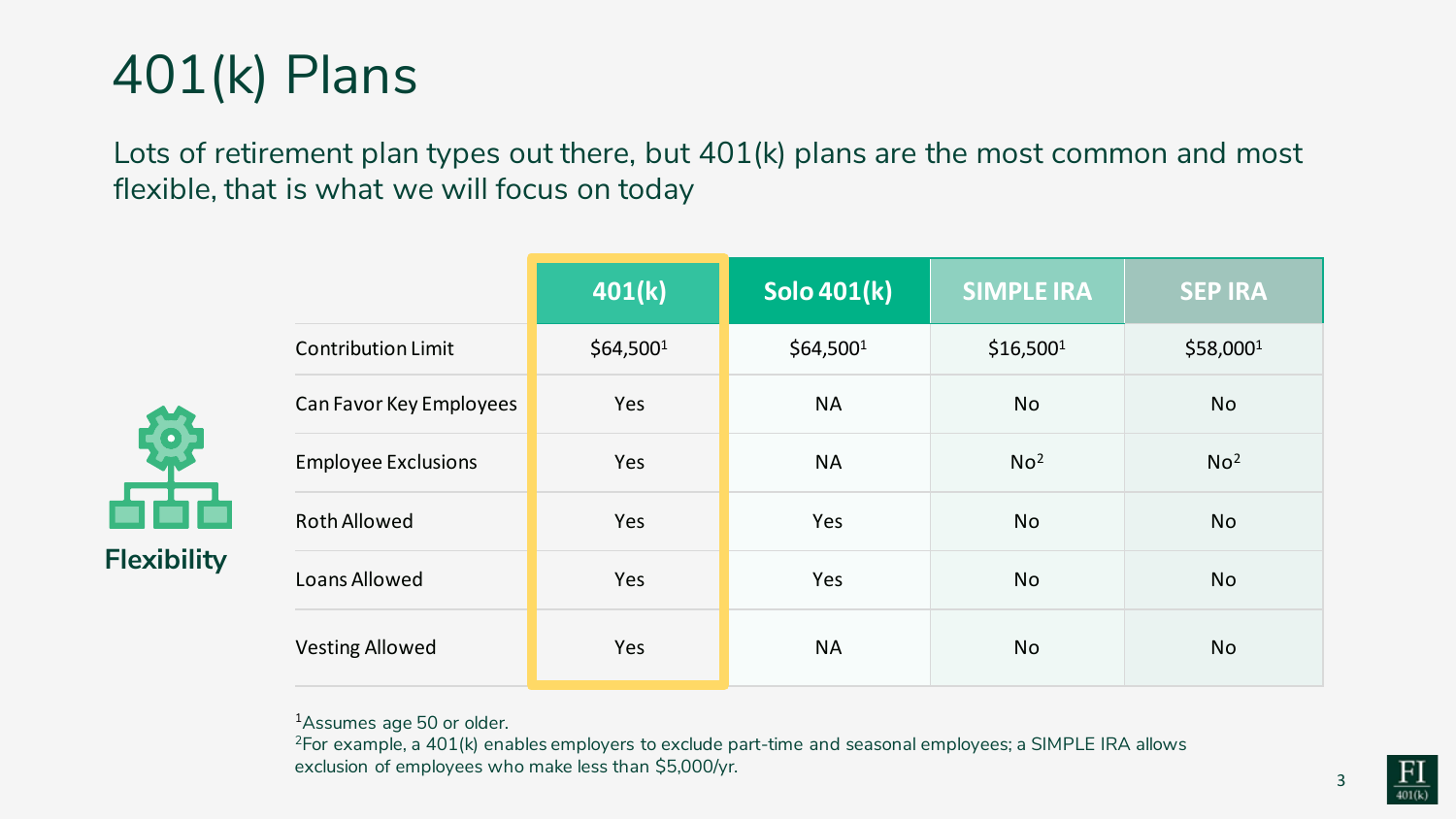# Part I:

### Advantages of a 401(k) Plan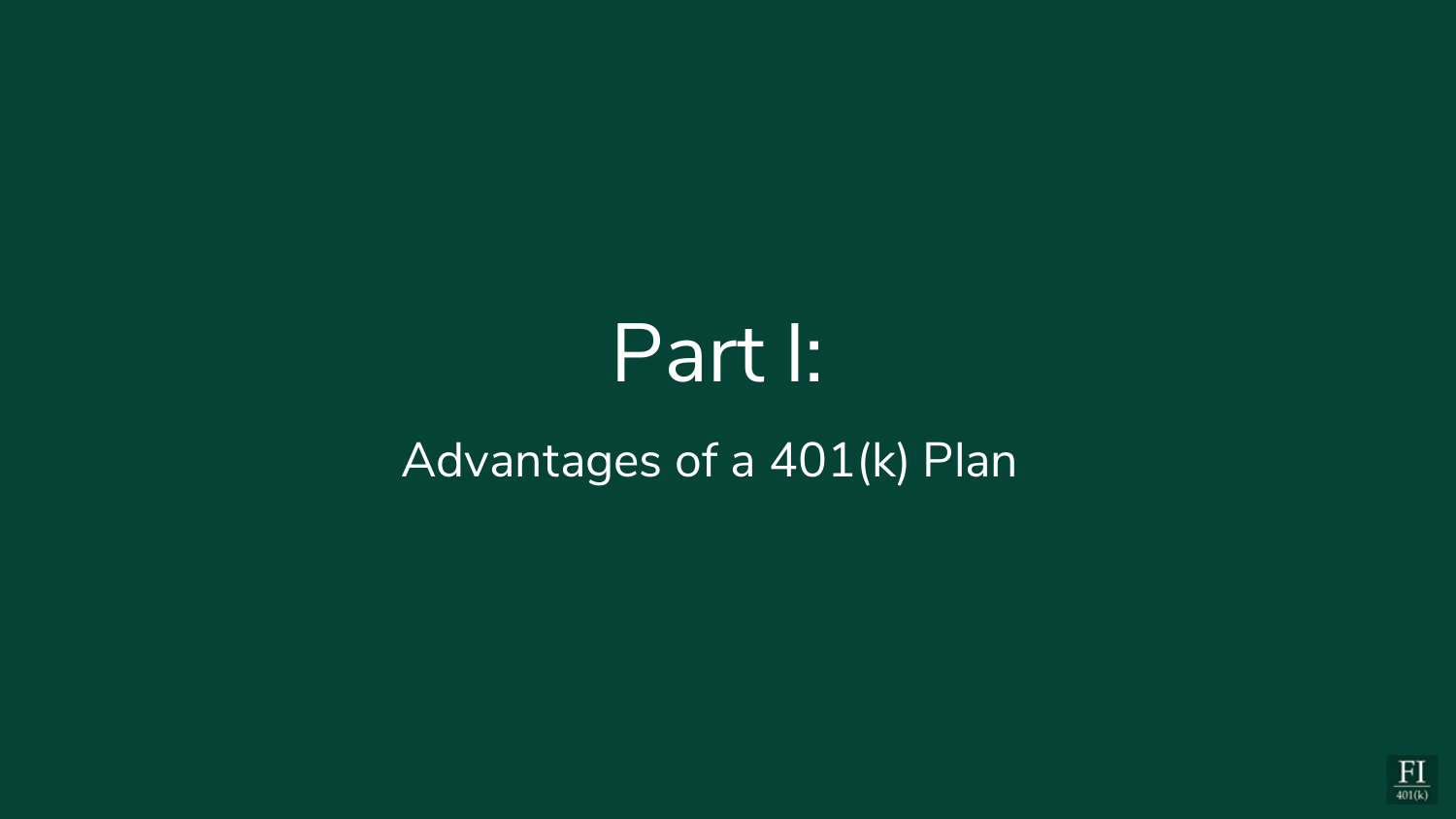## Advantages of a 401(k) Plan





**\_\_\_\_\_\_**

**Retirement Savings**

**\_\_\_\_\_\_**





**\_\_\_\_\_\_**

#### Some plans allow contributions of up to \$64,500/year. These assets grow taxdeferred until retirement age.

Contributions lower taxable income today, and grow tax-deferred. Some plans also allow Roth contributions. Plan expenses, including employer contributions, are tax-deductible business expenses

81% of workers agree that, all else being equal, the retirement benefits offered by an employer would be a major factor in deciding to take a job.\*

**\$16.5K**

**Tax Credit**

**\_\_\_\_\_\_**

Up to \$16,500 in tax credits over 3 years for businesses who start a retirement plan. The credit is 50% of plan costs from a minimum of \$500 per year up to \$5,500 per year for the first three years.

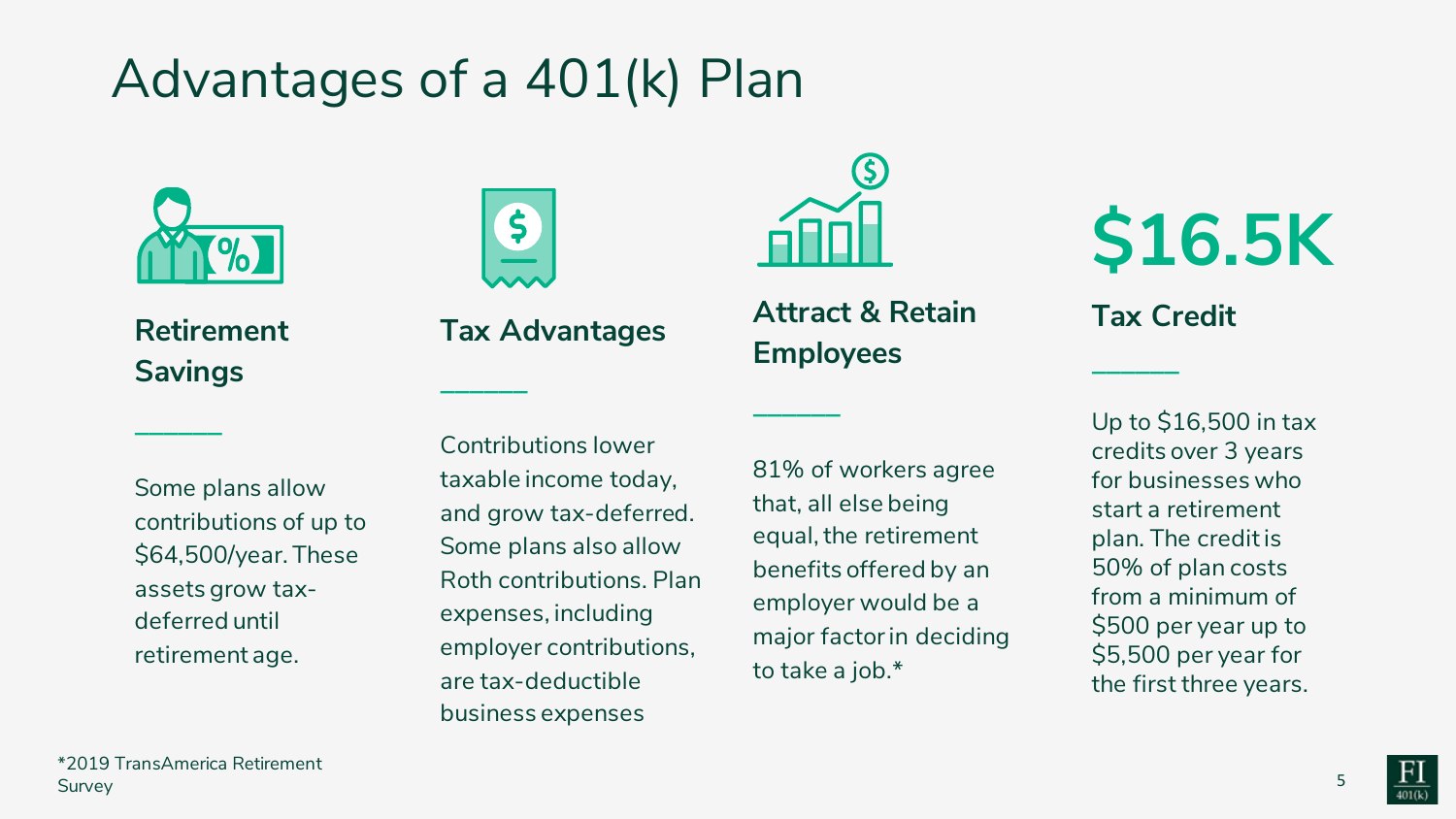# Part II:

Plan Providers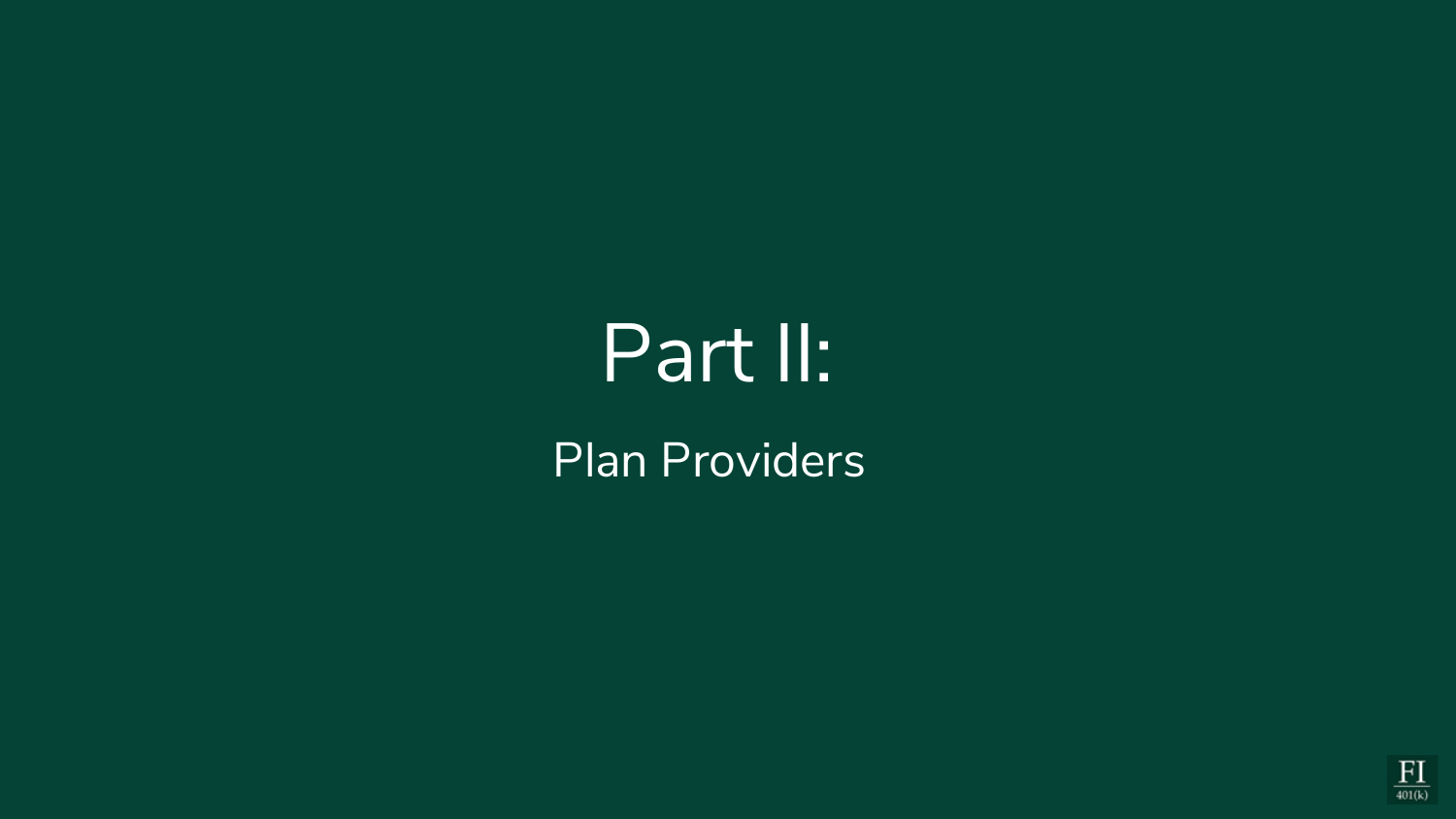

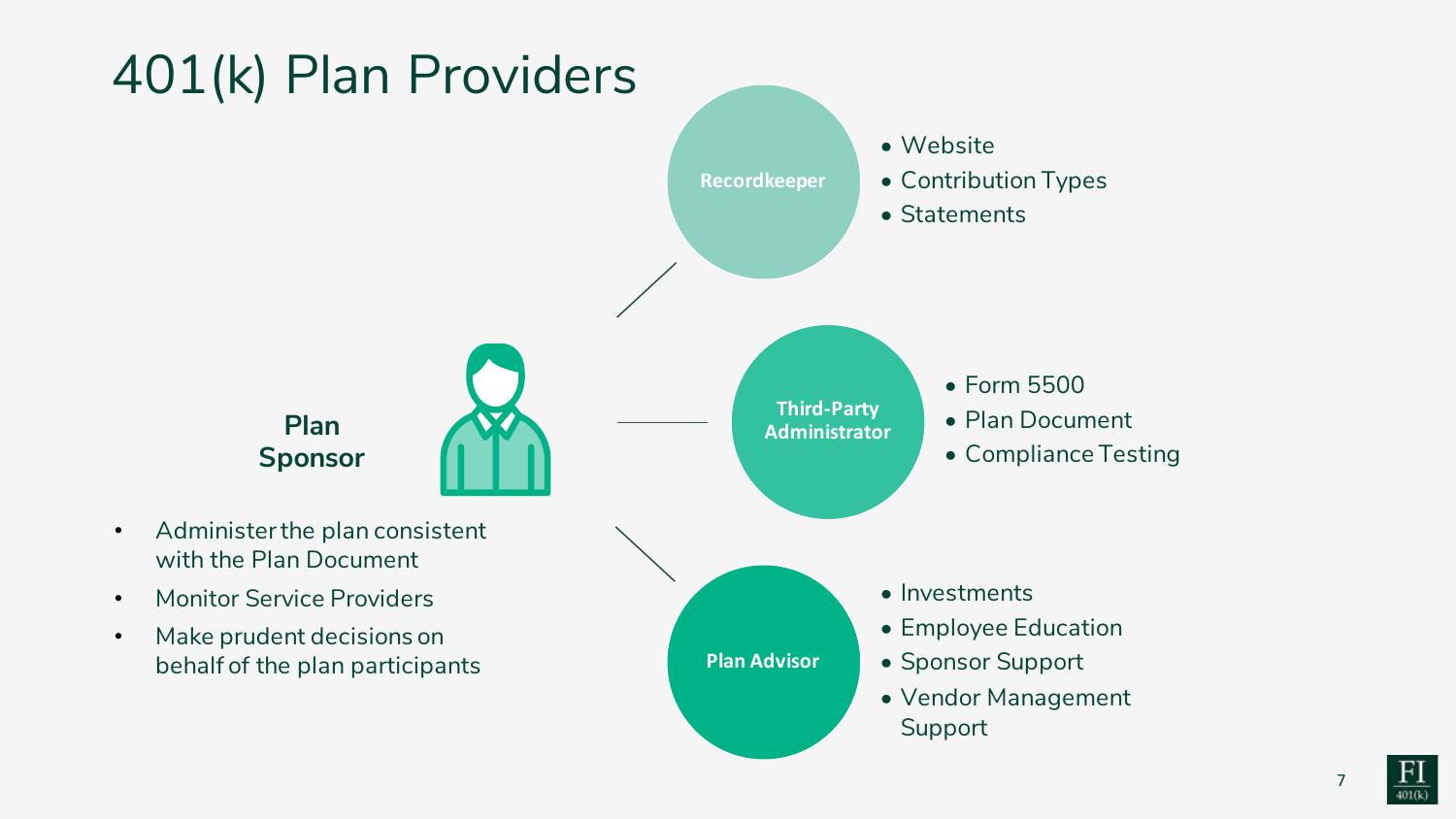### Plan Fiduciaries

A **401(k) Plan Fiduciary** is somebody who makes decisions on behalf of the 401(k) plan (the plan sponsor, for example). A fiduciary is legally obligated to act solely in the best interest of the plan and its participants.

### **Why it matters:**

If the sponsor fails to uphold their fiduciary responsibility, they may be personally liable for losses.

#### **Some fiduciary roles can be delegated:**

| <b>Investment Fiduciaries</b>        |                               | <b>Administrative Fiduciary</b>                        |
|--------------------------------------|-------------------------------|--------------------------------------------------------|
| Can be delegated to the Plan Advisor |                               | Can be delegated to the TPA or bundled<br>Recordkeeper |
| 3(38) Investment Manager             | 3(21) Investment Plan Advisor | 3(16) Administrator                                    |

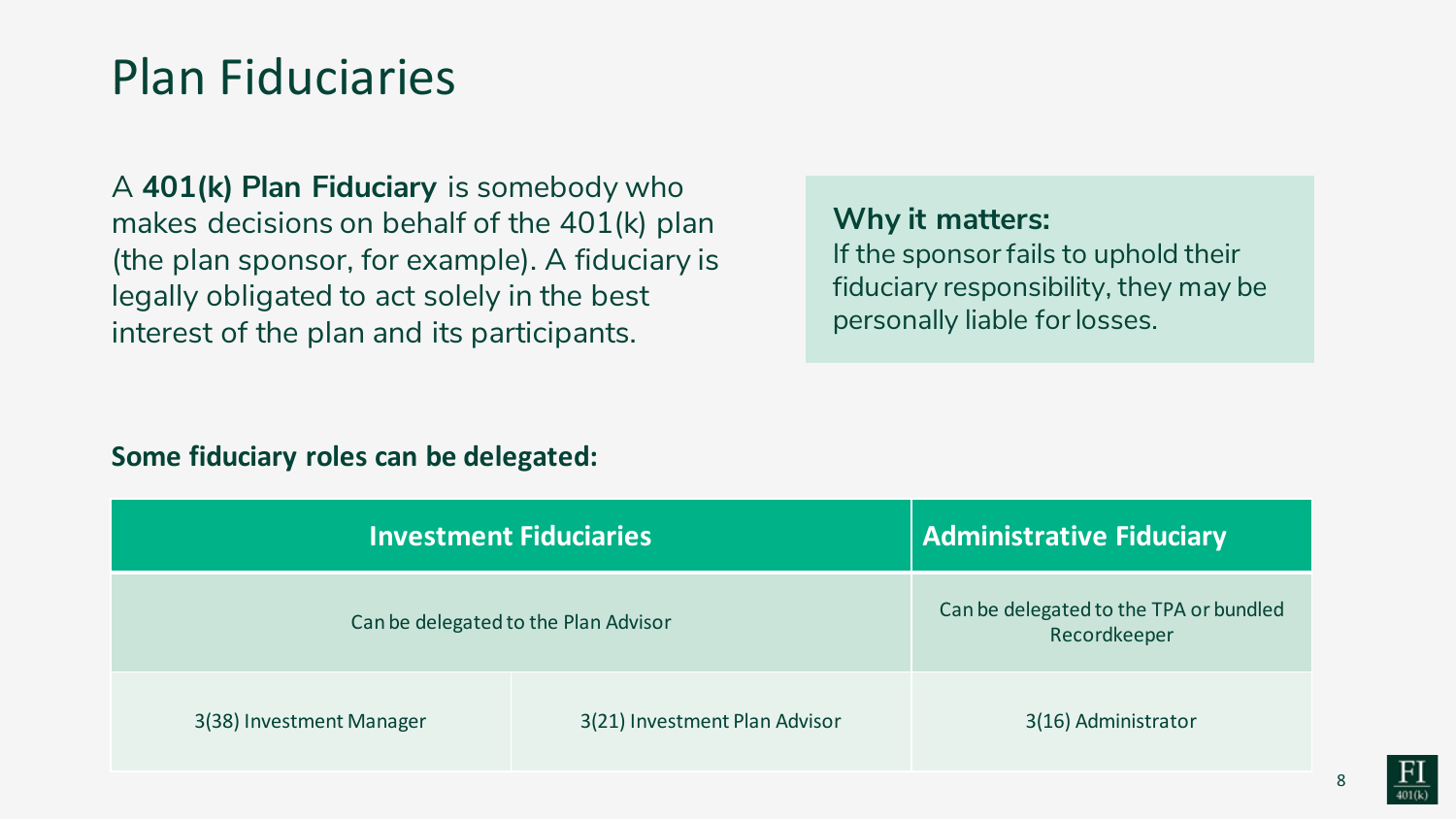### Investment Fiduciaries

**3(21) Investment Plan Advisor:** A cofiduciary who doesn't have full legal responsibility for investment-related plan decisions.

**3(38) Investment Manager:** A full fiduciary who takes full legal responsibility for all investment-related plan decisions.

| <b>Task</b>                                                         | <b>Who is Responsible</b> |                               |                     |
|---------------------------------------------------------------------|---------------------------|-------------------------------|---------------------|
|                                                                     | No Outsourcing            | 3(21)                         | 3(38)               |
| <b>Create Investment Lineup</b>                                     | Plan Sponsor              | Plan Sponsor and Plan Advisor | <b>Plan Advisor</b> |
| <b>Monitor &amp; Update Investments</b>                             | <b>Plan Sponsor</b>       | Plan Sponsor and Plan Advisor | <b>Plan Advisor</b> |
| Legally Responsible for plan<br><b>Investment-Related Decisions</b> | <b>Plan Sponsor</b>       | Plan Sponsor and Plan Advisor | <b>Plan Advisor</b> |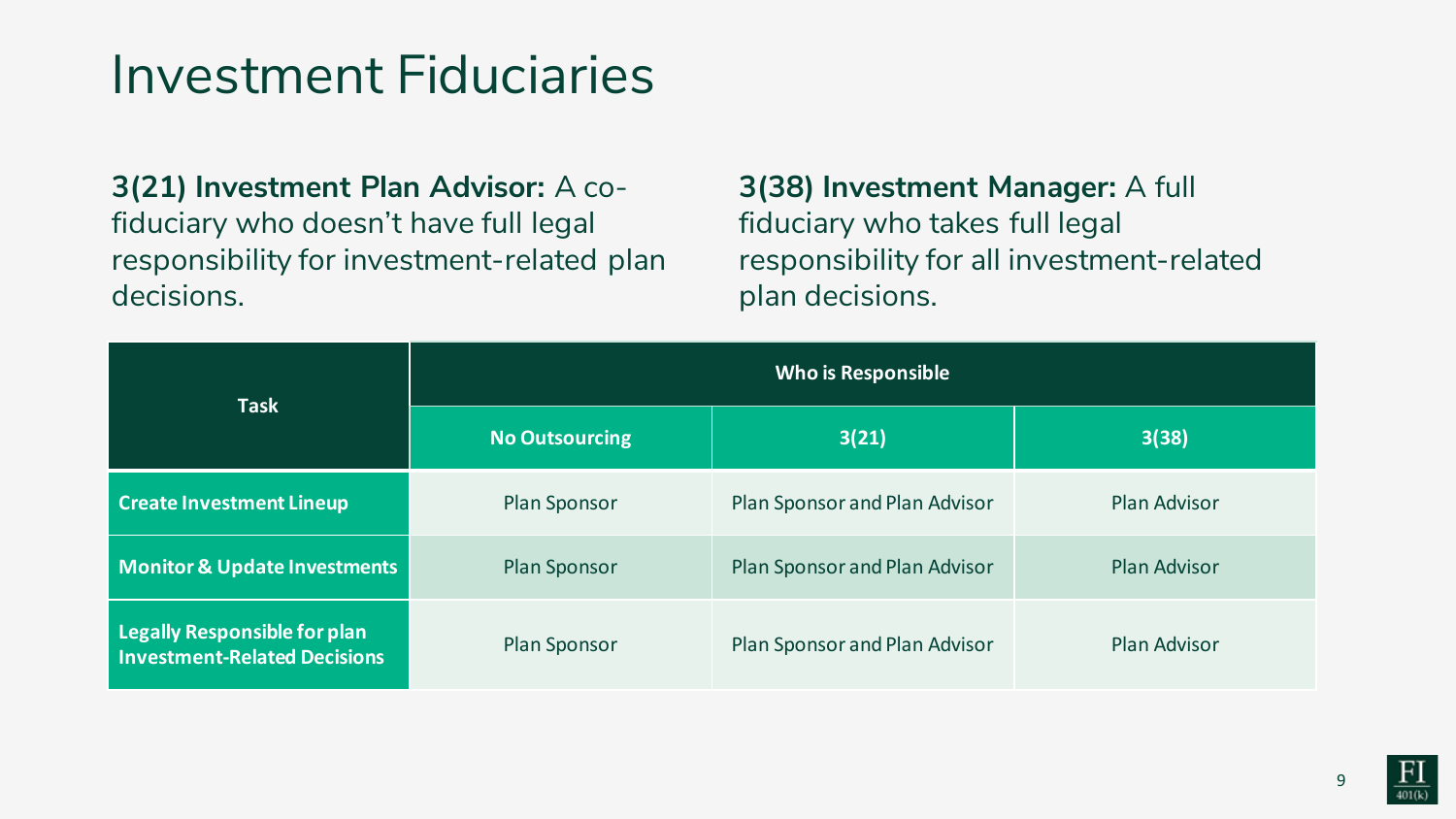### Administrative Fiduciaries

**3(16) Plan Administrator:** A co-fiduciary who takes legal responsibility for some of the administrative tasks within a 401(k) plan.



**3(16) Lite**

Participant Notice Delivery

\$

### **3(16) Medium**

Participant Notice Delivery

Sign & File Form 5500

Loan/Distribution Approval

#### \$\$

### **3(16) Full**

Participant Notice Delivery

Sign & File Form 5500

Loan/Distribution Approval

Named Fiduciary in Plan Docs

Oversight of Timely Remittance of Employee **Contributions** 

\$\$\$

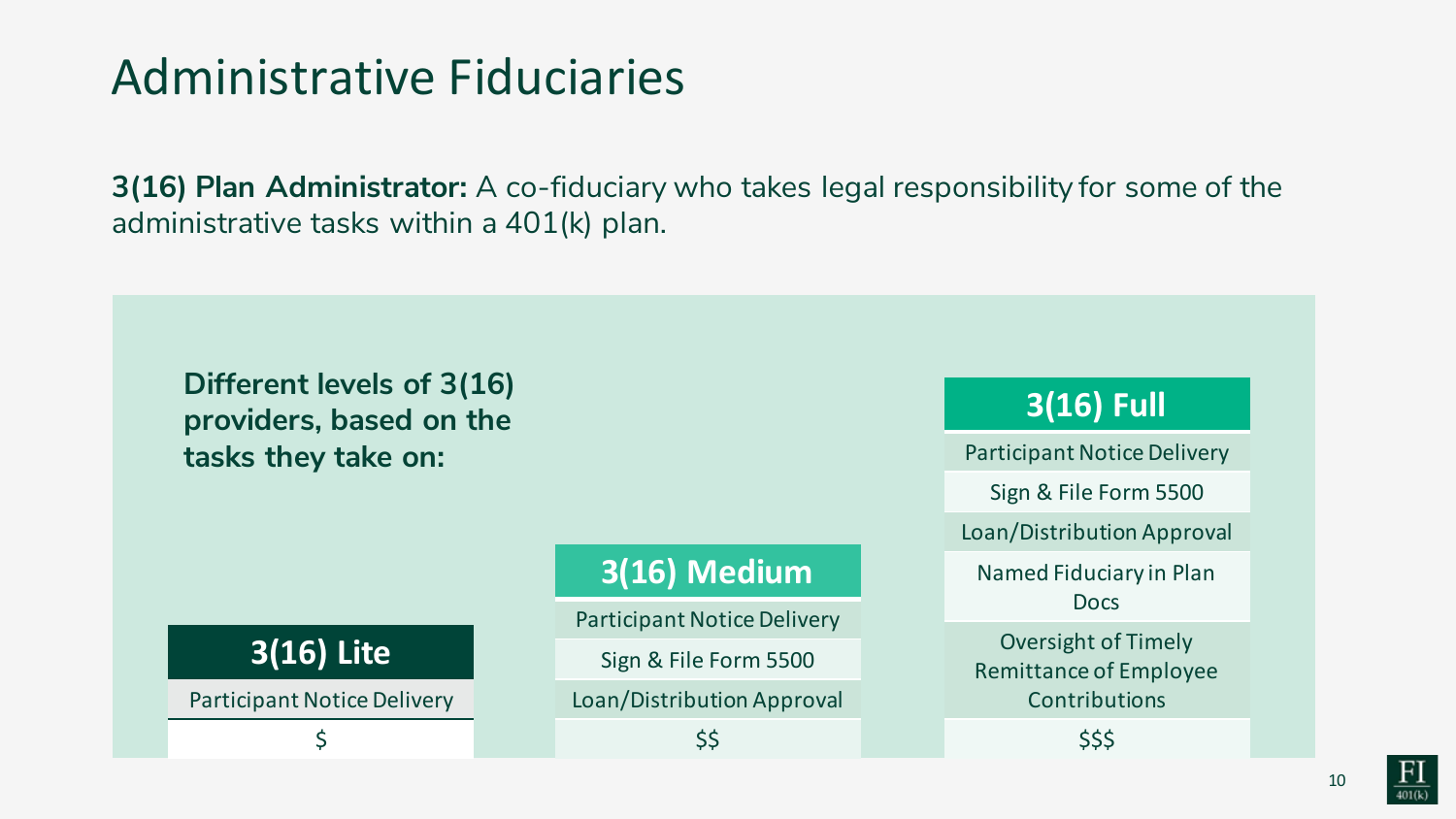# Part III:

Plan Features

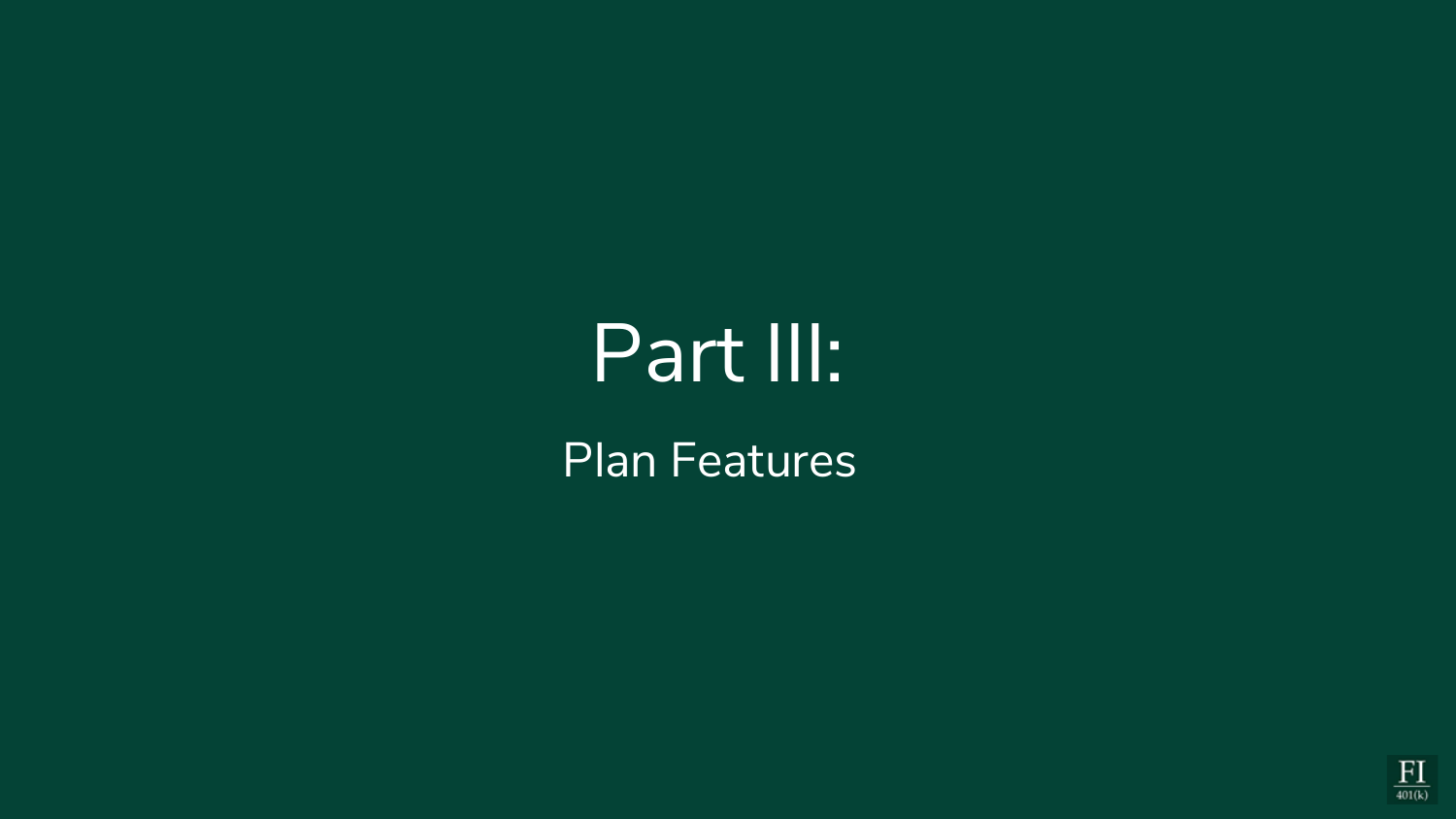## Plan Features

- Outlined in the Plan Document, Adoption Agreement, and Summary Plan **Description**
- Plan Sponsor must administer the plan consistent with the features outlined in the Plan Document
- The Third-Party Administrator (TPA) or bundled recordkeeper typically writes and maintains the Plan Document
- To change plan features the Plan Document typically must be amended (by the TPA or bundled recordkeeper)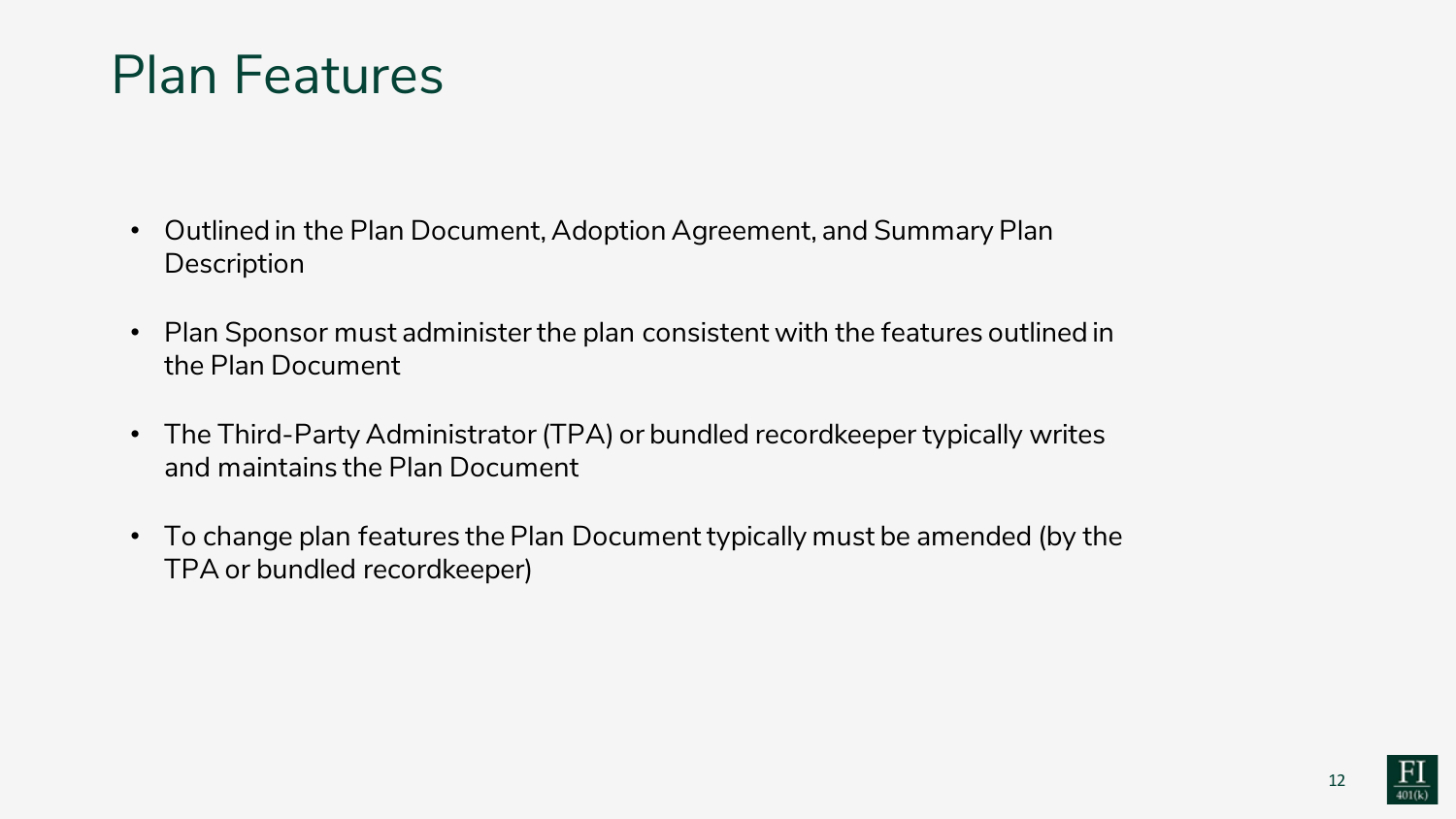# Eligibility

| <b>What it is</b>     | Eligibility determines who is allowed to participate in the 401(k) plan                                                                                                                                                                       |  |
|-----------------------|-----------------------------------------------------------------------------------------------------------------------------------------------------------------------------------------------------------------------------------------------|--|
| <b>How it Works</b>   | Eligibility can be limited by:<br>Age (up to age 21)<br>$\bullet$<br>Service (up to 12 months of service)<br>$\bullet$<br>Annual Hours (up to 1000 hours)<br>$\bullet$<br>Employee type (leased employees, union employees, etc)<br>$\bullet$ |  |
| <b>Why it Matters</b> | Limiting eligibility can reduce cost and administrative burden. For<br>example, a company with high turnover may consider maximum<br>eligibility parameters to minimize temporary employees with a small<br>balance in the plan               |  |

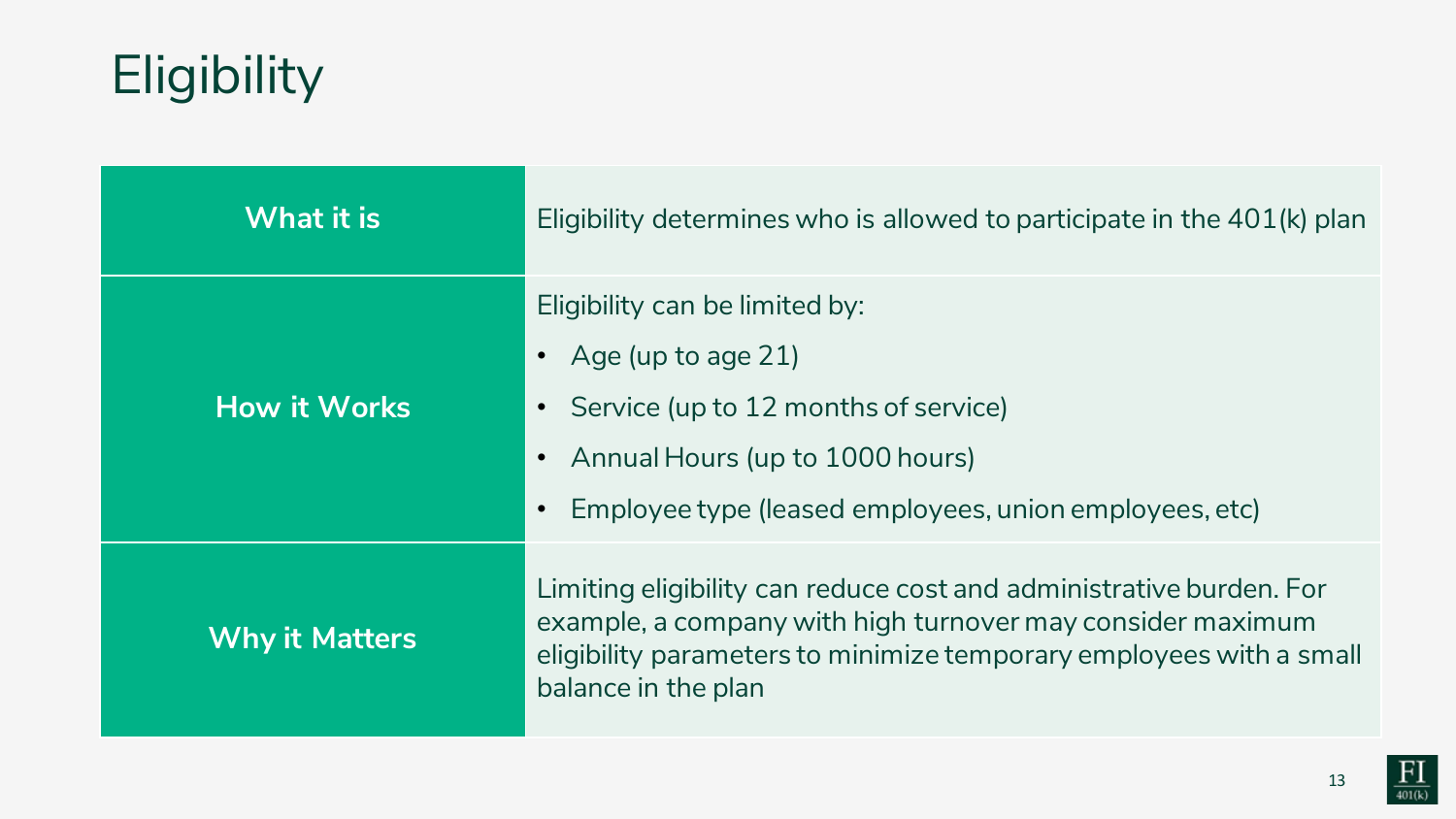# Employer Contributions







| <b>Employer Match</b>                                                                                                    | Safe Harbor                                                                                                                                                                                                                        | <b>Profit Sharing</b>                                                                                                               |
|--------------------------------------------------------------------------------------------------------------------------|------------------------------------------------------------------------------------------------------------------------------------------------------------------------------------------------------------------------------------|-------------------------------------------------------------------------------------------------------------------------------------|
| Company contributes, based on<br>employee contribution<br><b>Encourages participation</b><br>Supports compliance testing | Company agrees to provide a<br>generous contribution/match to<br>employees<br>Immediate vesting<br>$\bullet$<br>Automatically pass most<br>$\bullet$<br>compliance testing<br>Allows owners and HCEs to defer<br>$\bullet$<br>more | Flexible and optional contribution<br>$\bullet$<br>Owners can increase deferrals<br>$\bullet$<br>Greater tax deduction<br>$\bullet$ |

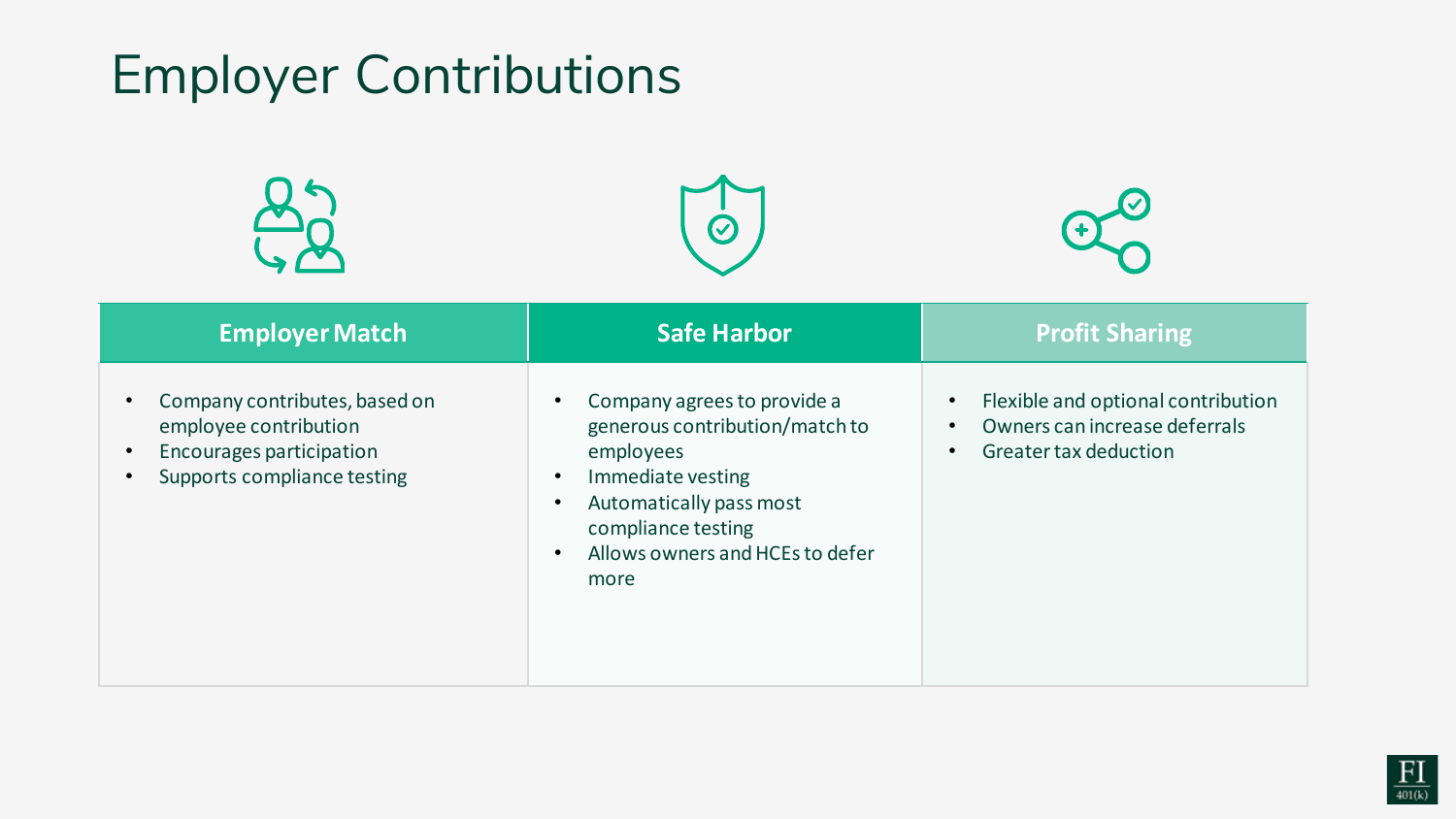## Employer Match

#### **% Match**

**1**

**Employer matches employee contributions up to a certain percentage. For example, 100% match up to 3%.**

### **\$ Match**

### **2**

**Employer matches employee contributions up to a certain dollar amount. For example, 100% match up to \$1000.**

#### **Stretched Match**

### **3**

**Employer matches a smaller percentage in order to incentive higher employee contributions. For example, 25% match up to \$1000.**

#### **Why It Matters:**

- Encourages employee contributions
- Many flexible options
- Tax-reducing business expense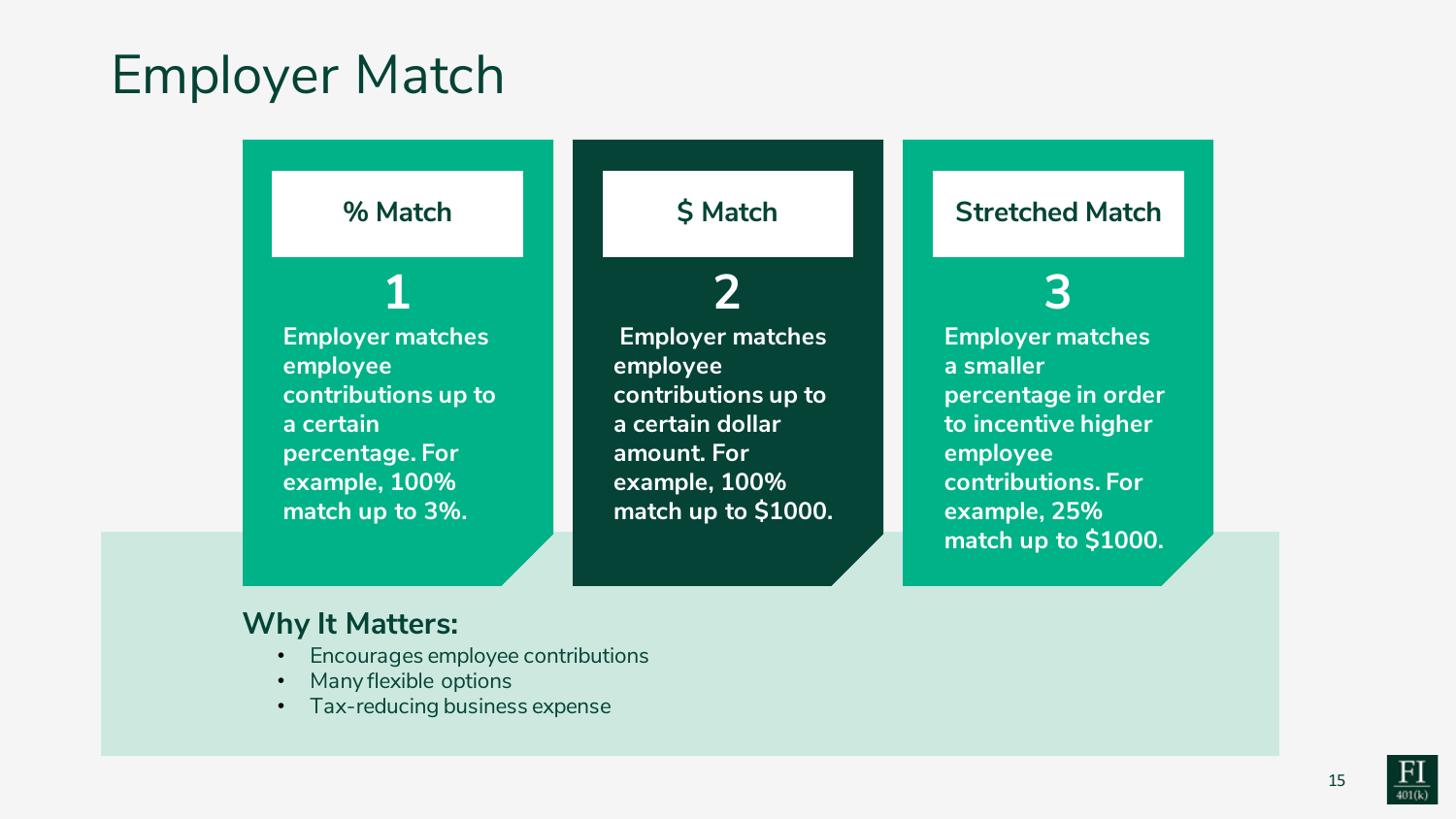### Safe Harbor

#### **Non-Elective Safe Harbor**

**1**

#### • **3% AUTOMATIC employer contribution (no required employee contribution)**

**Basic Safe Harbor Match**

### **2**

- **100% match for 3% of income**
- **50% match on next 2%**
- **Employee must defer money to get the match!**

#### **Enhanced Safe Harbor Match**

### **3**

- **100% match for 4% of income**
- **Employee must defer money to get the match!**

### **Why It Matters:**

- Exempts the plan from most compliance testing
- Allows owners and HCEs to put away more money
- Non-Elective contributions count toward profit-sharing compliance testing

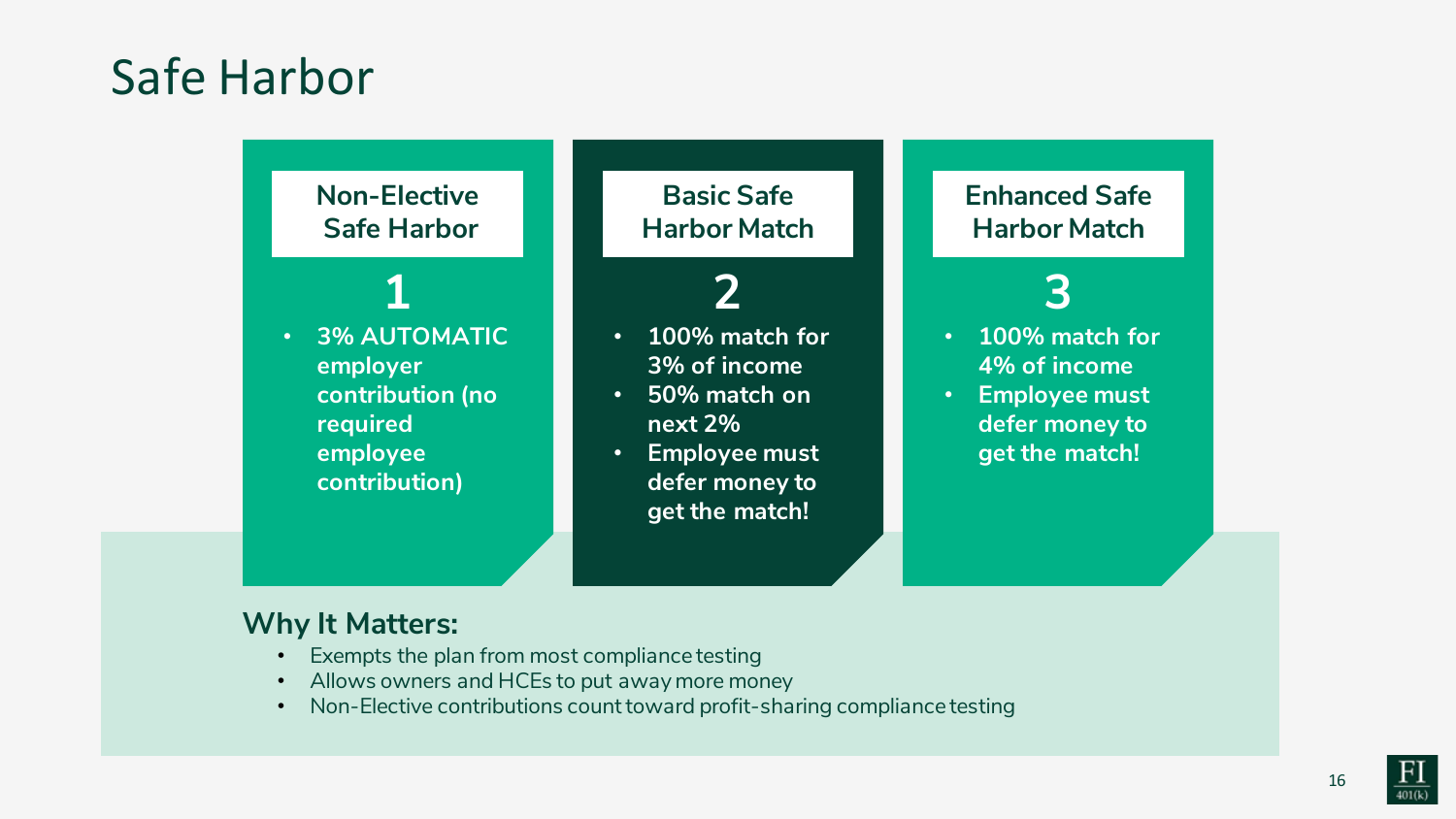### Profit Sharing

### **Pro-Rata**

**1 The simplest and most common type. All employees must receive the same proportional amount, including the owner.** 

**New Comparability**

### **2**

**Allows for multiple benefit groups each with their own contribution rates, so owners can often receive a higher portion than nonowners.** 

#### **Age-Weighted**

### **3**

**Allows a business to allocate a higher percentage to older employees because they are closer to retirement; younger employees receive a smaller portion.** 

#### **Why It Matters:**

- Substantial tax benefits
- Can allow the owner to maximize their retirement savings
- The most flexible type of employer contribution
- A way to attract and retain top talent

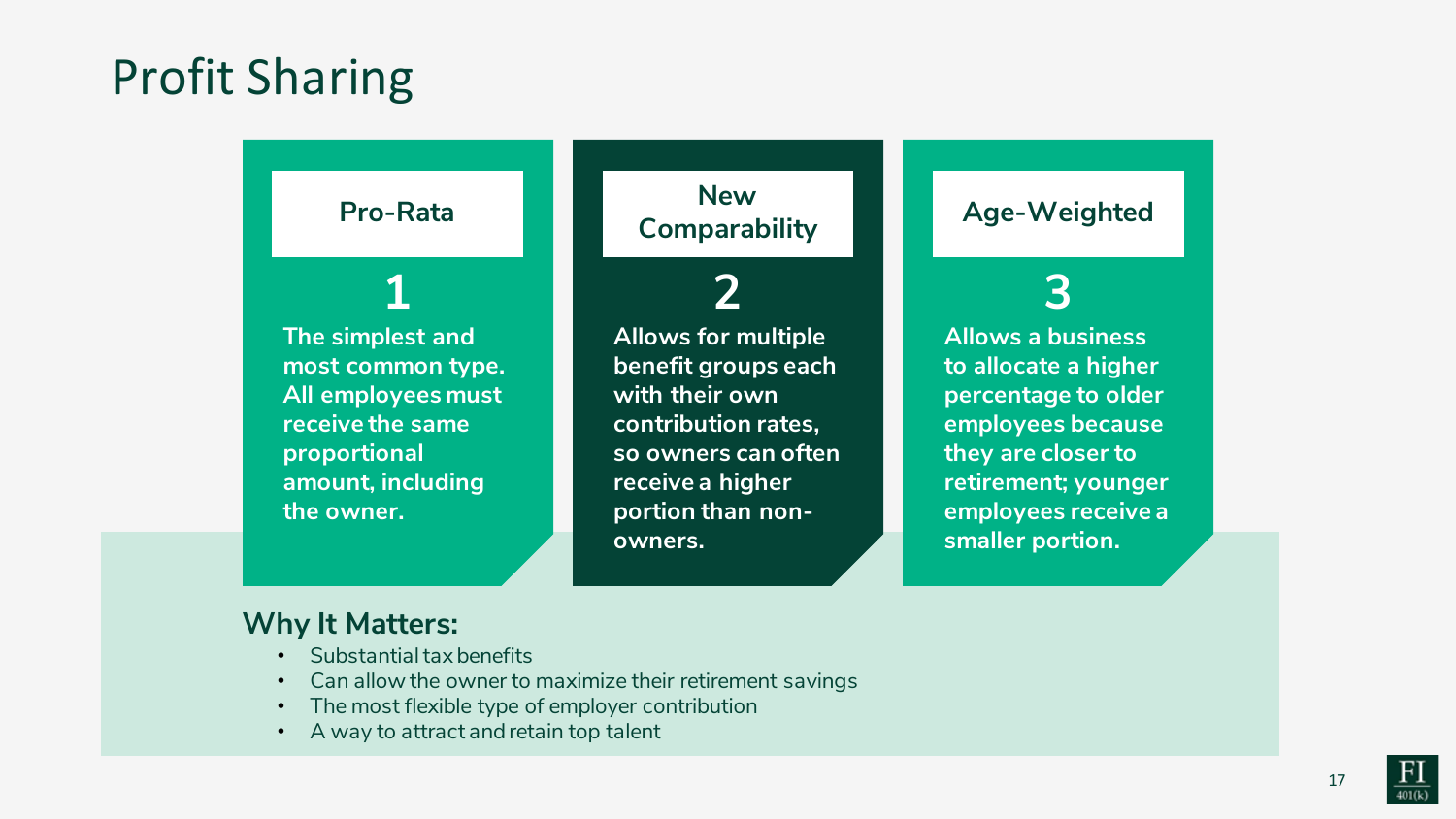## Vesting Schedule

|                          | <b>Immediate Vesting</b>                                  | <b>Cliff Vesting</b>                                                                | <b>Graded Vesting</b>                                                                       |
|--------------------------|-----------------------------------------------------------|-------------------------------------------------------------------------------------|---------------------------------------------------------------------------------------------|
| What It Is               | Employee automatically gets 100%<br>employer contribution | Employee goes from $0\% \rightarrow 100\%$<br>vested after 3 years of<br>employment | Employee earns gradual<br>ownership of employer<br>contribution (over a maximum 6<br>years) |
| Why It<br><b>Matters</b> | Expensive if high turnover!                               | Reward loyal employees, decrease<br>turnover costs, encourage<br>employee retention | Reward loyal employees, decrease<br>turnover costs, encourage<br>employee retention         |

**Unvested assets, forfeited by terminated employees, can be used to off-set plan costs (including future employer contributions)**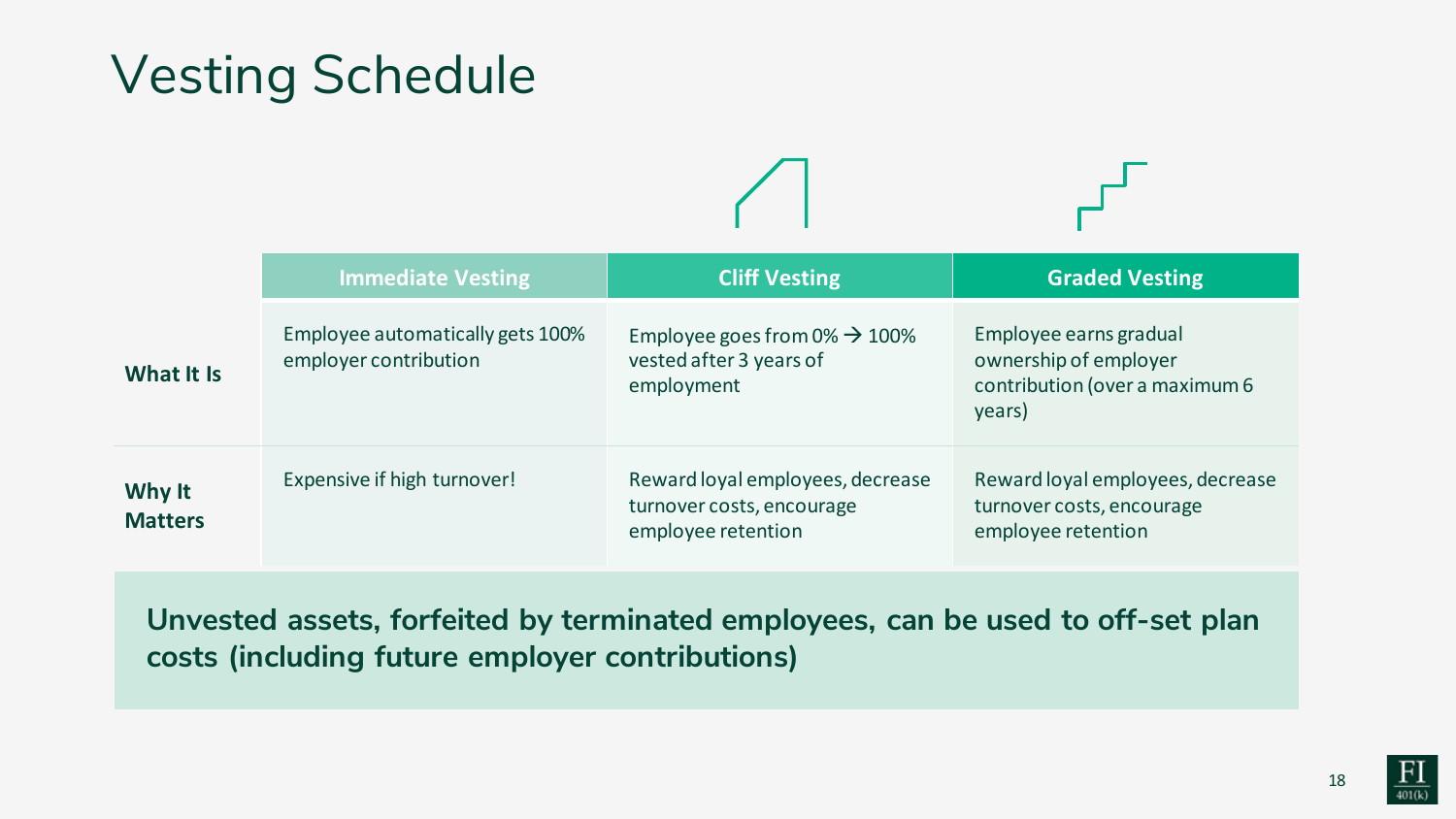## Roth Contributions

401(k) plans can allow for Roth contributions, regardless of income level. Some 401(k) plans even allow for **Backdoor Roth** and **Mega Backdoor Roth** options

|                    |                      | <b>Traditional Contributions</b>        | <b>Roth Contributions</b>         |
|--------------------|----------------------|-----------------------------------------|-----------------------------------|
| S                  | <b>Contributions</b> | Made before tax                         | Made after tax                    |
|                    | <b>Earnings</b>      | Grow tax-deferred                       | Never taxed                       |
| $\mathbb{L}^{(5)}$ | <b>Withdrawals</b>   | Taxed on current tax rate at retirement | Not taxed when used as retirement |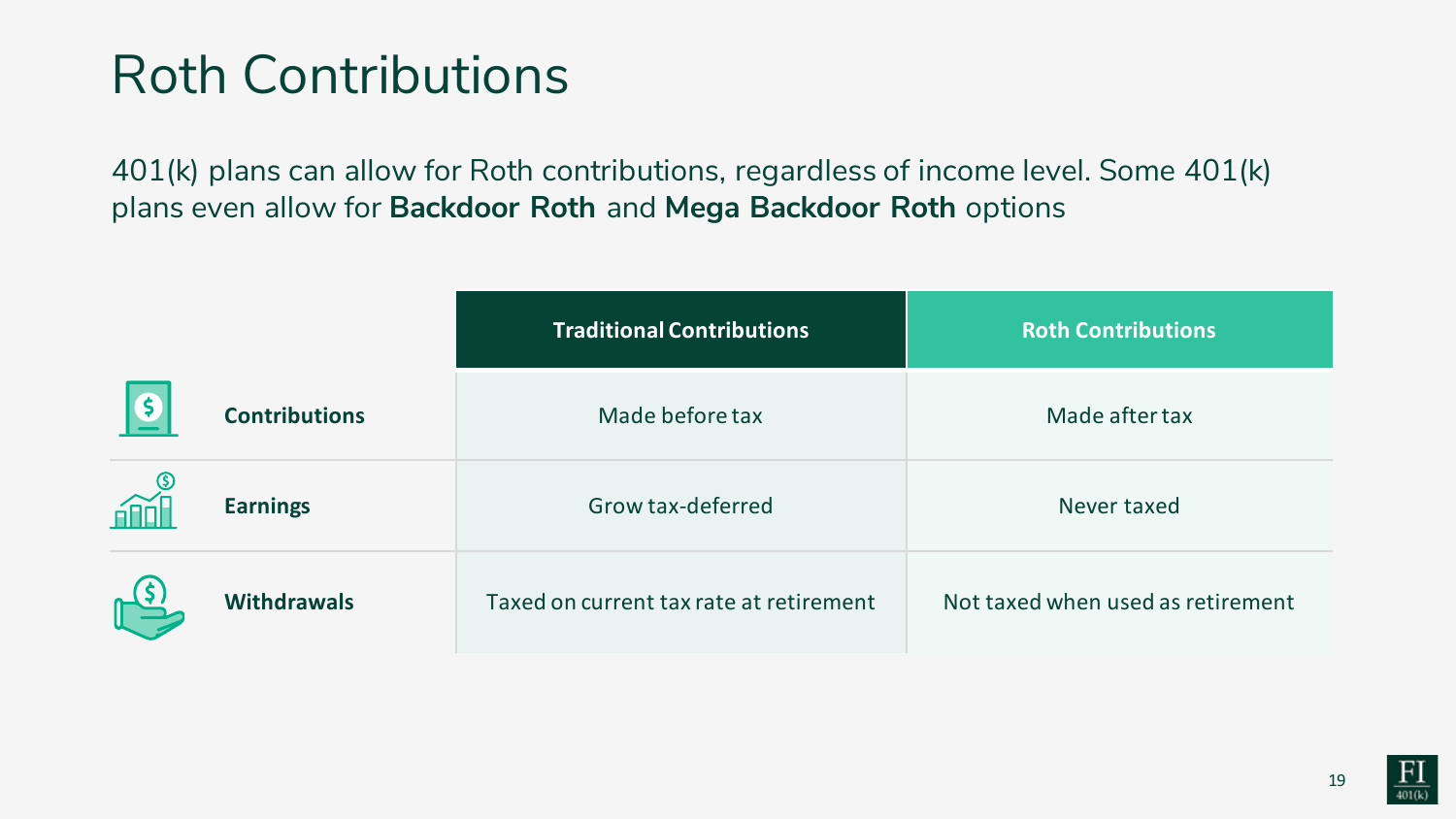### Loans

| <b>What it is</b>     | Loans are an optional feature in a 401(k) plan that can allow<br>the plan participant to borrow against their balance in the<br>plan.                                                                                         |  |  |
|-----------------------|-------------------------------------------------------------------------------------------------------------------------------------------------------------------------------------------------------------------------------|--|--|
| <b>How it Works</b>   | No credit required<br>Interest is typically prime rate (set by the Plan Document)<br>Participant makes payments back to themselves in the<br>plan every pay period                                                            |  |  |
| <b>Why it Matters</b> | Many employees enjoy this benefit because it gives them<br>access to their funds in case of an emergency. However,<br>borrowing against your retirement assets can reduce<br>performance and hinder retirement savings goals. |  |  |



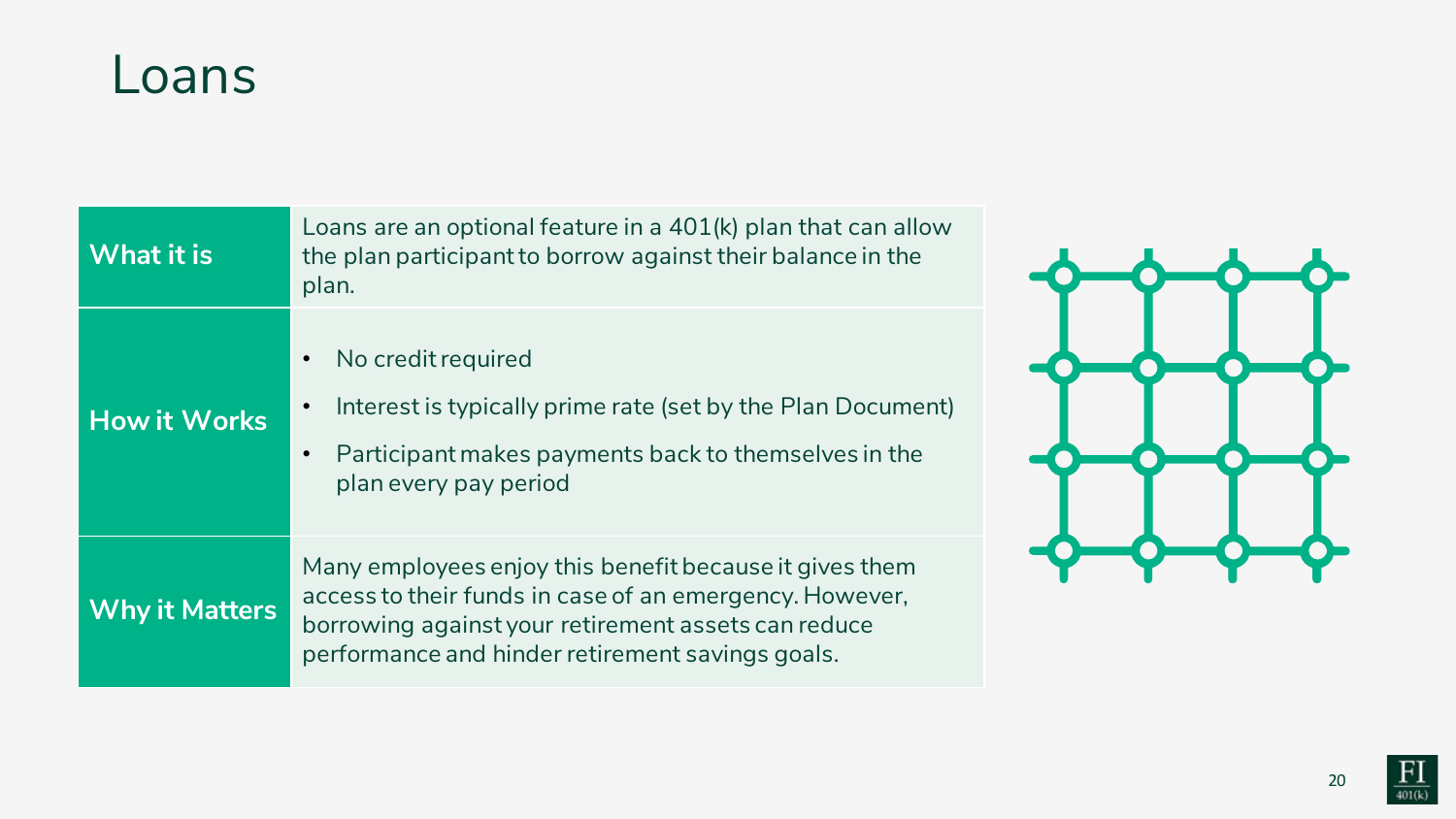## Fisher redefines what it means to be a partner in retirement

#### **Your Interests First**

Our incentive structures are aligned with your success. No revenue sharing, no kickbacks, and no commissions. When you do better, we do better.

#### **DIFY (Do It For You) Approach**

Our servicing solutions focus on doing everything we can for you. From acting as a single point of contact for your plan to selecting your investments, we provide services that many other Plan Advisors can't or won't provide.

#### **Superior Financial Guidance**

As one of America's top financial advisors, we work with you to build the optimal program and provide ongoing one-on-one financial guidance to maximize wealth generation.

#### **Small Business Expertise**

We specialize in small business retirement plans. As a result, we act as your advocate and have the knowledge, resources and clout to champion your needs.